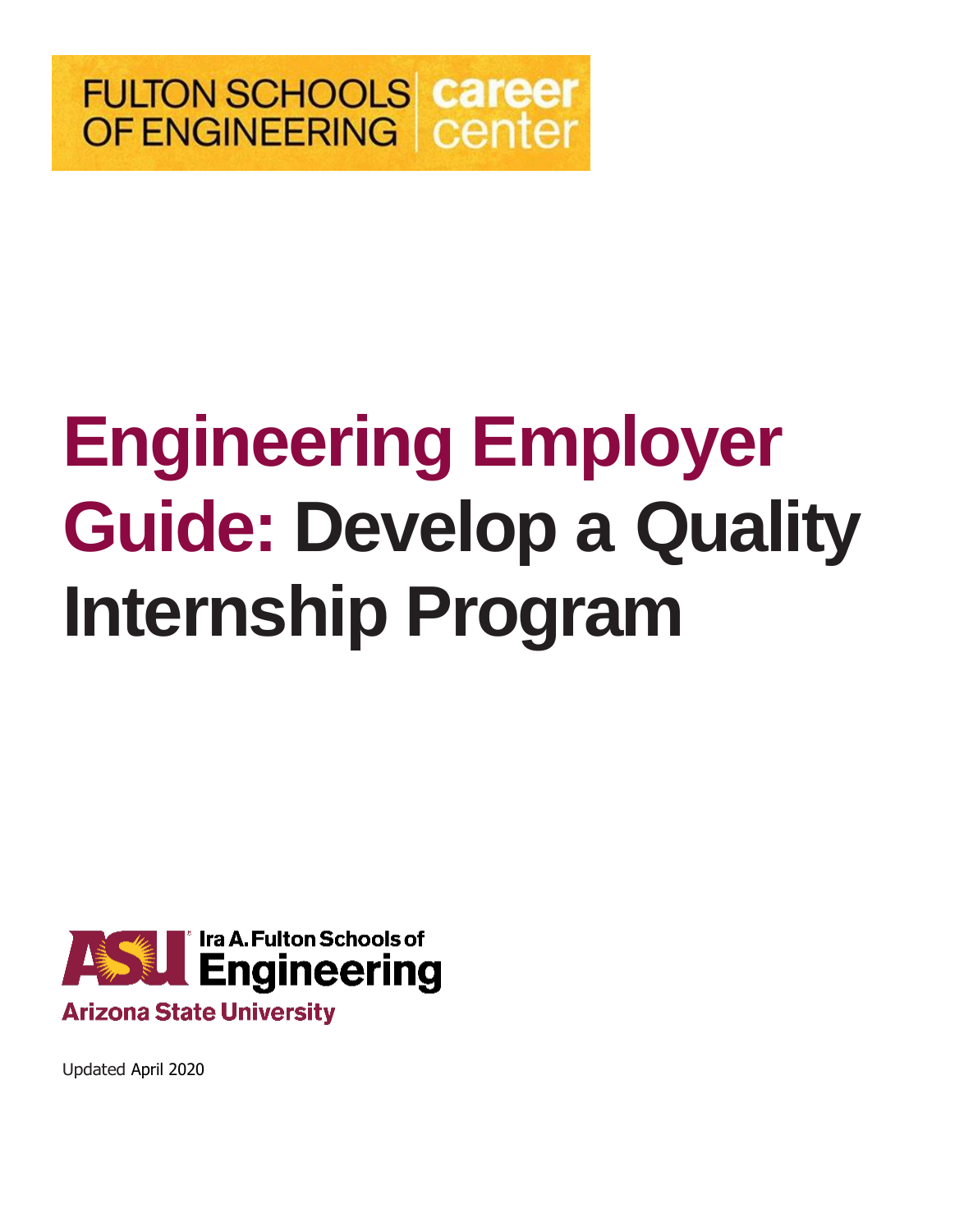# Table of Contents

| Goal of an Internship<br>Questions to consider beforehand<br>How ASU defines an internship<br>ASU recruitment policy                                              |  |
|-------------------------------------------------------------------------------------------------------------------------------------------------------------------|--|
| Paid vs. unpaid internships<br>Fair Labor Standards Act (FLSA) requirements for unpaid internships<br>Offering an internship for credit<br>International students |  |
| Internship description template<br>Implementing a successful internship program<br>Advice from past interns                                                       |  |
| Section four: Recruit interns through Handshake11                                                                                                                 |  |
| Section five: FSCC recruitment tips for engineering & technical                                                                                                   |  |
| Section six: Virtual internship considerations and tips13                                                                                                         |  |
|                                                                                                                                                                   |  |
|                                                                                                                                                                   |  |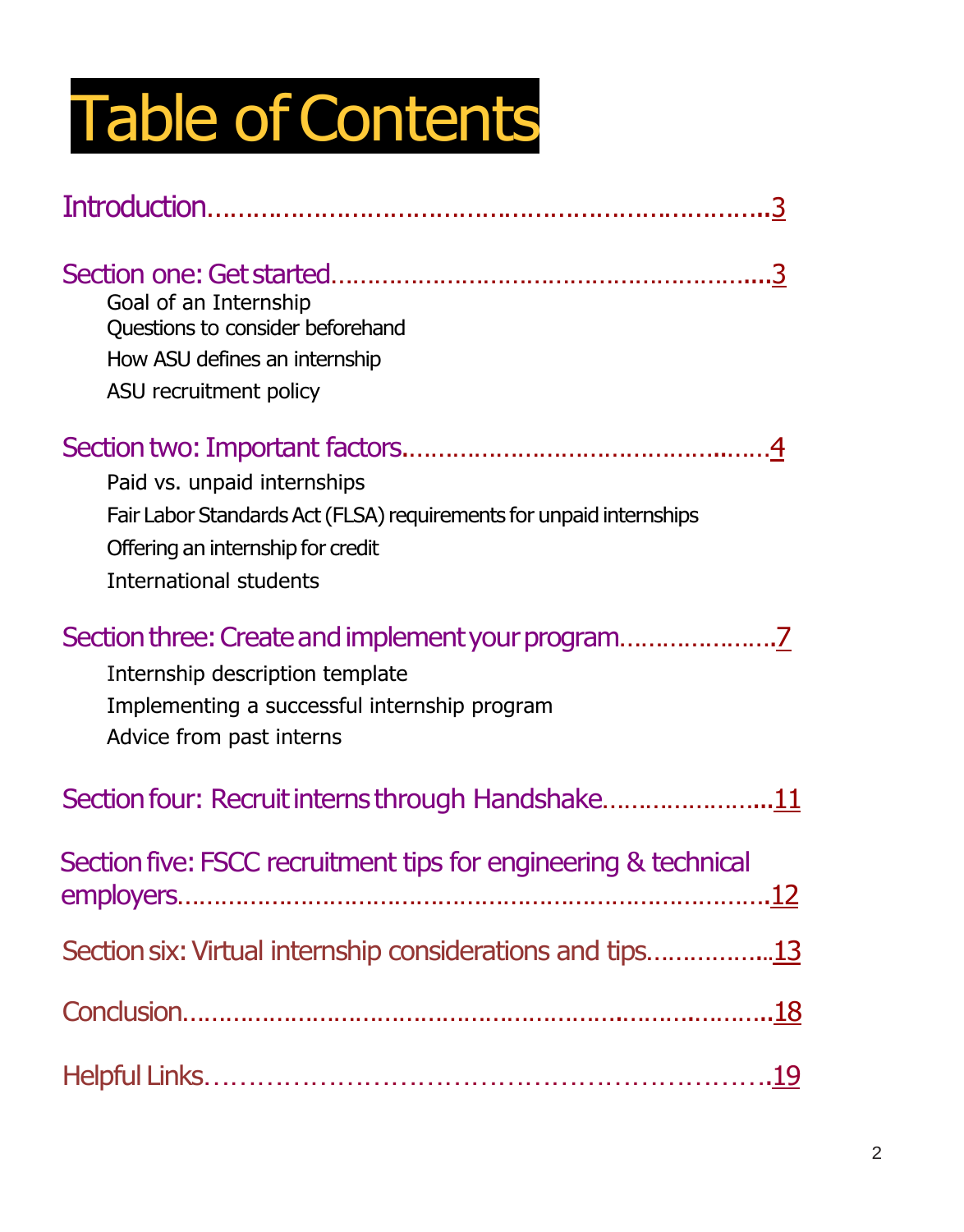## <span id="page-2-0"></span>Introduction

This guide is designed to assist in the process of developing an internship program specifically for engineering and technical employers. It provides structure andanswers frequently asked questions regarding offering internships to Ira A. Fulton Schools of Engineering students. Fulton Schools Career Center(FSCC)workswithemployers to create andmaintainquality internship programsthatmeettheinternshipqualificationsat Arizona State University. Together, it is our goal that all internships provide a mutually beneficial experience to students as well as our employer partners.

## <span id="page-2-2"></span>Section one

### <span id="page-2-1"></span>Getting started - The goal of an internship is to allow students to:

- implement classroom knowledge into a professional work environment
- understand multiple aspects of an organization
- acquire industry knowledge
- develop career competencies critical to advancing in their careers

This quide has been established to assist our employer partners with developing meaningful internship programs and avoid offering poor internships. Poor internship experiences may affect an organization's ability to attract top talent in the future.

A common mistake is hiring an intern before the employer is fully ready. Before you begin intern recruitment, consider the following questions:

**Questions to consider before hiring an intern**

What is your goal in creating an internship program at your organization?

What is the duration of the internship and how many hours per week will the intern work?

Will the internship be virtual or in-person? If virtual, what is the communication method?

How will you compensate the intern for their time? If unpaid, does your internship satisfy all requirements of the Fair Labor and Standards Act (FSLA) for unpaid internships? Engineering and technical students are usually paid competitively.

What orientation, training and resources will be provided to set the intern up for success?

Do you have an individual who has been identified as a supervisor or mentor for the intern who has direct knowledge and experience in the intern's duties? If so, does this person have the time and resources to commit to training, and mentoring the intern for the duration of the internship?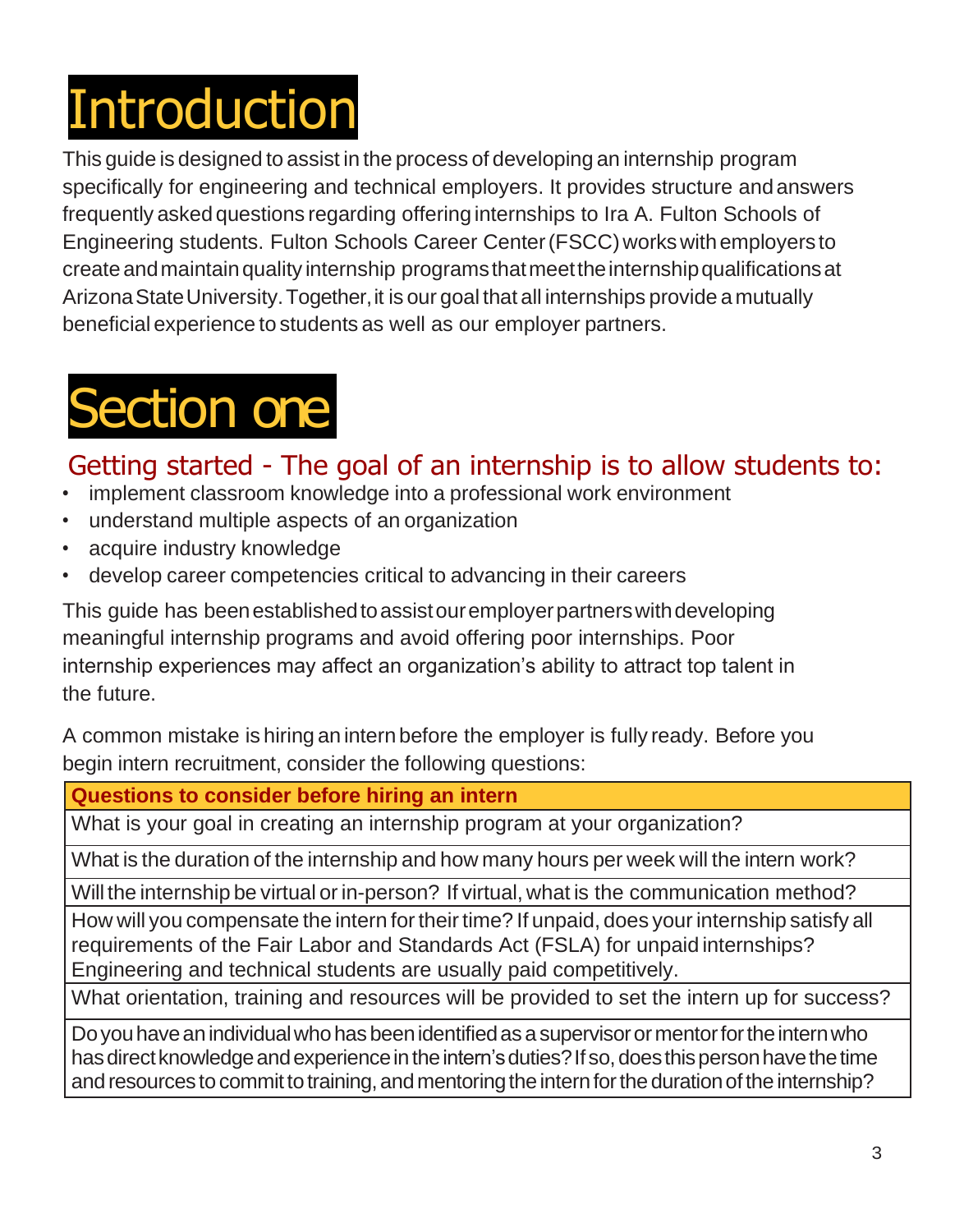Have you readied solid, industry-related work projects for your interns? Have you estimated the duration of each product and do you have enough to keep your intern productive?

### Know ASU's recruitment policies:

Please note, we require employers which are using ASU systems or physical/virtual locations to recruit students and alumni to abide by these [policies.](https://career.asu.edu/recruiting-policies) Moving forward with your recruitment program at ASU is an agreement to these terms.

## How ASU defines an internship?

An internship is more than a part-time job or volunteer position, but rather a short-term, hands- on, supervised work experience with a professional organization that is designed to increase a student's knowledge of a professional careerfield through significant learning objectives. The experience must be anextension of the classroom: a learning experience that provides opportunities for applying classroom concepts in the workplace setting. It must not be simply staff augmentation for the employer and interns cannot displace regular employees.

**Generally, the outlined criteria below must be met to qualify as aprofessional internship:**

The intern will receive quality training by a supervisor/mentor who possesses expertise directly related to the intern's responsibilities.

The experience will provide exposure to the professional career field, internship organization, or industry.

A job description will be provided that includes a detailed explanation of duties and/or projects, required skills, qualifications and minimum number of hours per week.

Clerical or nonprofessional tasks will comprise no more than 20% of the intern's responsibilities.

The intern will be provided with an appropriate workspace and resources required to complete assignments. If the internship is virtual, the intern must be provided the resources to complete assignments.

## <span id="page-3-1"></span>Section two

### <span id="page-3-0"></span>Important factors: Paid vs. unpaid internships

The majority of internships are paid positions. Almost all engineering and technical internships are compensated based upon the scope and complexity of the position. An intern's skills and industry demand can dictate a more competitive range.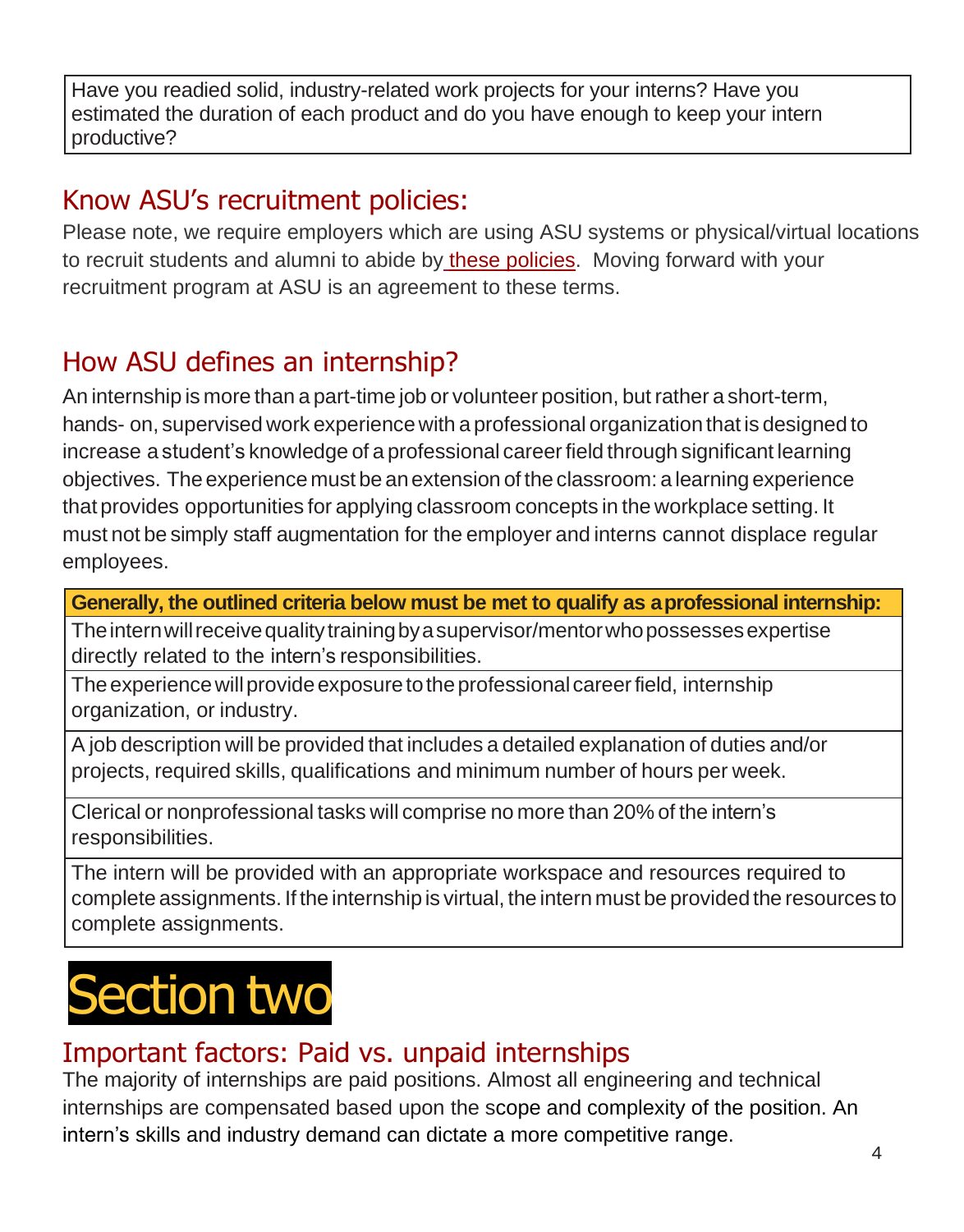For example, especially desired skills like security clearances or work in cybersecurity can add to the compensation. The accepted formula of intern pay is 80% of the hourly, starting pay of a newly graduated senior. The rate decreases fractionally for junior or sophomores. Of course, at ASU the rate of pay needs to be at least federal, state, or local minimum wage (calculated over any time scale - hourly, weekly, semi-monthly, monthly or annually).

Courts have used the "primary beneficiary test"to determine whether an intern or student is, in fact, an employee under the FLSA. In short, this test allows courts to examine the "economic reality" of the intern-employer relationship to determine which party is the "primarybeneficiary" of the relationship. Courts have identified the following seven factors as part of the test:

**FLSA requirements for unpaid internships**

The extent to which the intern and the employer clearly understand that there is no expectationofcompensation.Anypromiseofcompensation,expressorimplied,suggests that the intern is an employee—and viceversa.

The extent to which the internship provides training that would be similar to that which would be given in an educational environment, including the clinical and other hands-on training provided by educational institutions.

The extent to which the internship is tied to the intern's formal education program by integrated coursework or the receipt of academic credit.

The extent to which the internship accommodates the intern's academic commitments by corresponding to the academic calendar.

The extent to which the internship's duration is limited to the period in which the internship provides the intern with beneficial learning.

The extent to which the intern's work complements, rather than displaces, the work of paid employees while providing significant educational benefits to the intern.

The extent to which the intern and the employer understand that the internship is conducted without entitlement to a paid job at the conclusion of the internship.

**Source:** [https://www.dol.gov/whd/regs/compliance/whdfs71.htm](http://www.dol.gov/whd/regs/compliance/whdfs71.htm)

Generally, a for-profit institution would not meet the requirements of the U.S. Fair Labor Standards Act (FLSA), unless the internship is structured more as a "job shadow" experience. The employer must not gain any immediate advantage from the unpaid work of the intern. The employer spends a significant amount of time preparing and training the student before the intern contributes to the organization, if at all.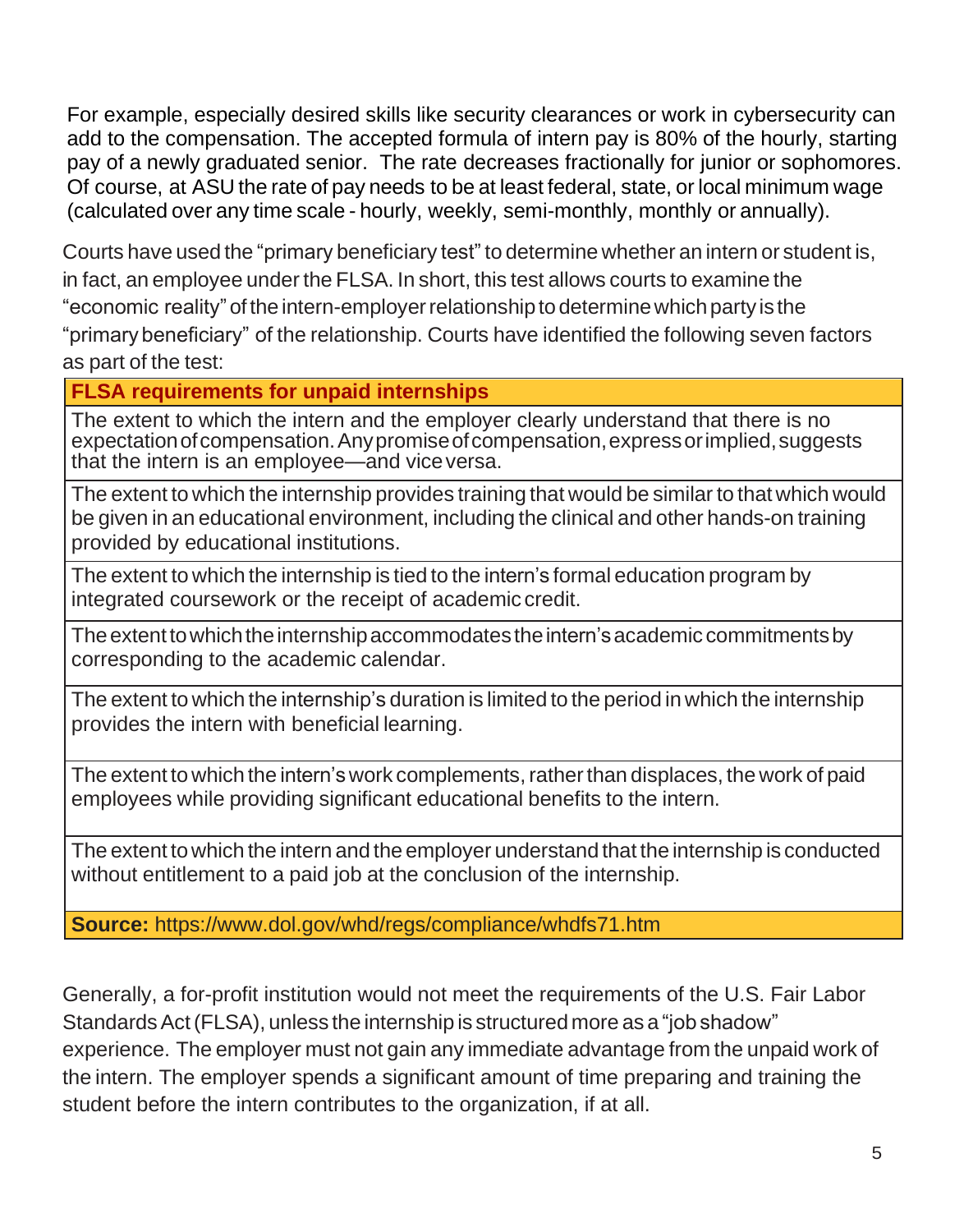## Can I offer an internship for credit?

Fulton has over 65 degreed programs, some require an internship and some do not. It is up to the student to work with their academic advisors to determine if an internship experience is eligible for credit for their degree program. An employer who offers internships to students that seek academic credit for the experience must sign a required Student Placement [Agreement](https://career.engineering.asu.edu/spa/) (SPA) outlining the internship and includes terms of the learning agreement. The SPA can be done in advance and is not tied to a specific student. It is advisable that employers not guarantee internship credit fortheir positions, as this is determined by the academic unit of the student's major.

#### International student considerations

Arizona State University (ASU) is home to more than 10,000 international students representing over 135 different countries. This makes ASU the #1 public university for international students in the United States and it means that your organization can quickly access global talent to meet your business needs.

The most common visa type employers will see when recruiting international students for internships is the F-1 visa. International students holding this visa are eligible to work in any unpaid internship if the internship qualifies as a trainee experience by FLSA standards. To become eligible to work in a paid internship, international students must apply for one of the following types of work authorization listed below and there are different processing times associated with application. Please note that as an employer, youhaveminimalpaperwork to complete and there is no greaterfinancial commitment to hire an international student than a domestic student for aninternship.

Curricular Practical Training (CPT) is a type of off-campus employment authorization for F-1 students who must complete an internship course in order to graduate from their current degree program. Detailed information is available through ASU's International Studentand Scholars Center (ISSC). The processing time of CPT applications are between 10-14 business days. However, there is other paperwork students must submit to their academic department which may take an additional 5 to 14 days. As such, please allow enough time between offer date and start date.

Optional Practical Training (OPT) is a benefit from the United States Citizenship and Immigration Services (USCIS) allowing international students in F-1 status to gain offcampus work experience in their field of study before or after completion of studies for a maximum of 12 months. F-1 students who received a bachelor's, master's or doctoral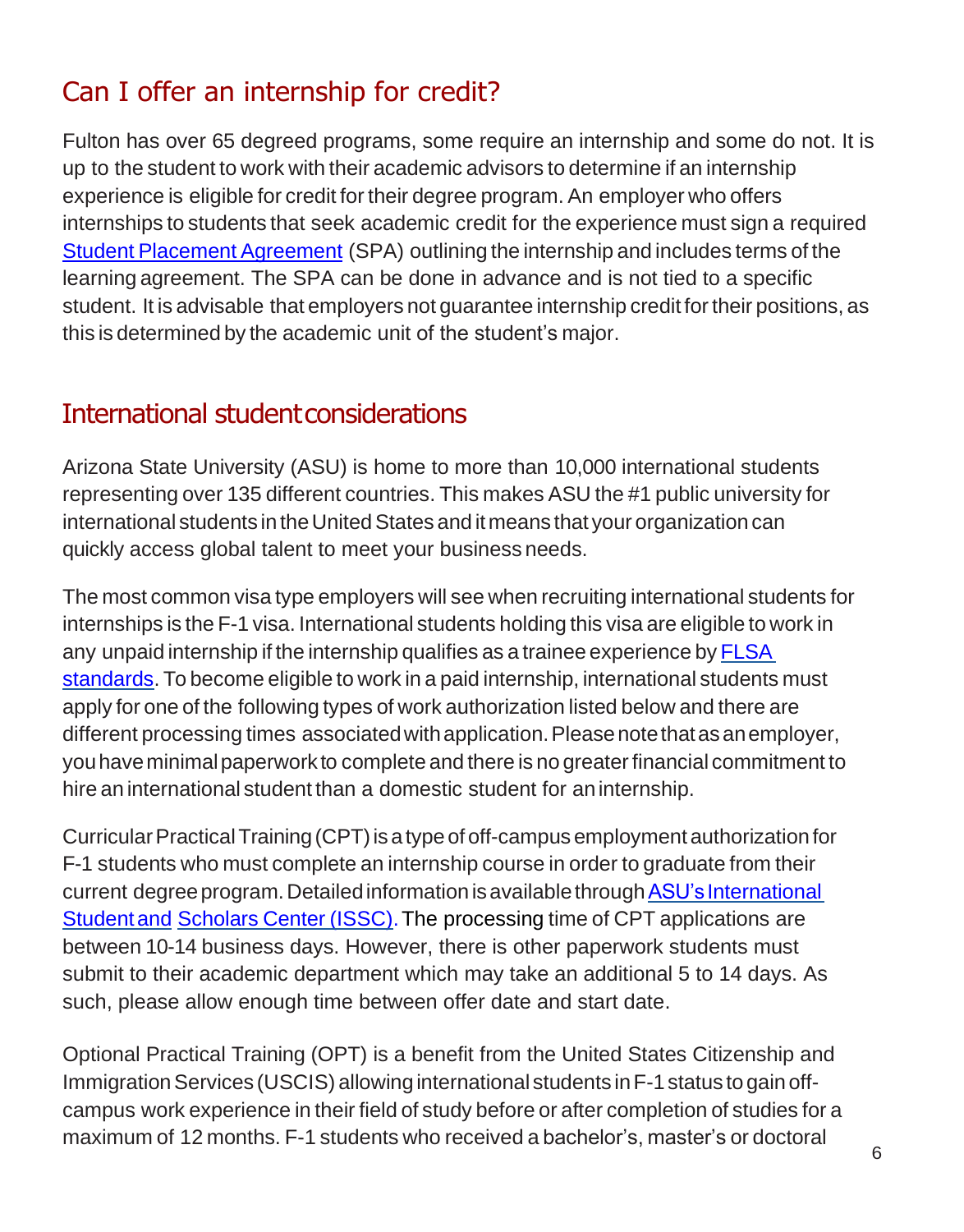degree in a STEM (Science, Technology, Engineering or Math) field may apply for a single 24-month extensionof their 12-month OPT period. The purpose of OPT is to complement the student's academic work. USCIS processing time is approximately 90 days for all OPT applications, after which students receive their Employment Authorization Document (EAD card) which states the dates the student is eligible to work in the United States. Detailed information is available through ASU's International Student and Scholar Center.

For more information on these and other legal issues from the National Association of Colleges and Employers (NACE). Also refer to the U.S. Citizenship and Immigration Services'(USCIS).

## <span id="page-6-0"></span>Section three

## Creating and implementing your program

Robustinternship programs andtheir corresponding job descriptions create great wordof-mouth advertising for your company and attracts studentsmoreeffectively. Below is a helpful internship posting template, program implementation suggestions and informative feedback from past interns to help you create a highly attractive intern opportunity for students.

## Internship description template

#### Position Description and Overview

This is an opportunity to attract the right student. Use industry-related, keywords to attract students with those skills and interests. Be sure to identify who they will report to for the duration of the internship.

Learning Objectives

Effective learning objectives to describe what you want the student to be able to do when they begin and by the end of the internship.

Primary Responsibilities

The core duties which will be completed.

Minimum Qualifications

The required skills and experience.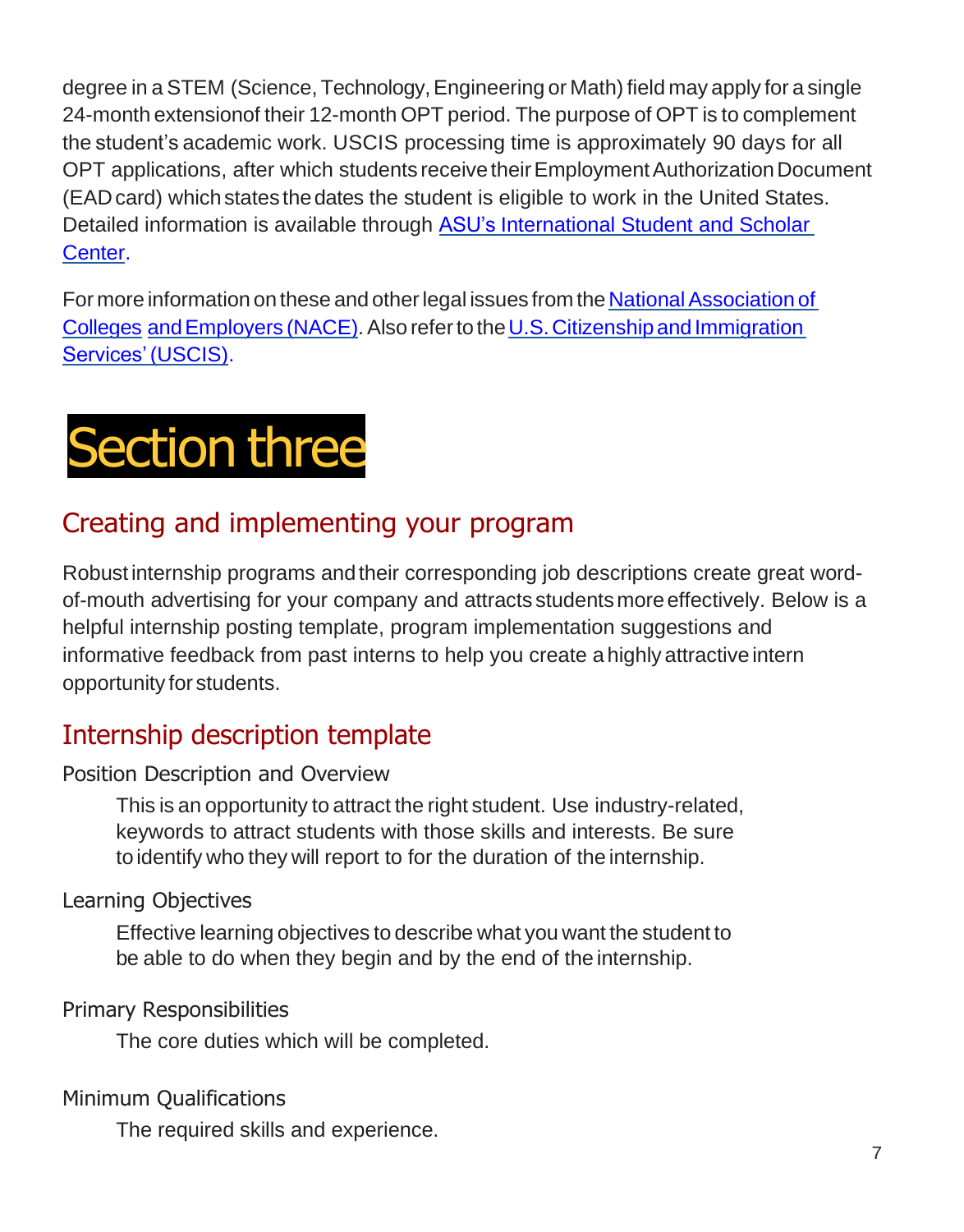#### Desired Qualifications

The preferred skills and experience.

#### Start and End Date

Internships have clearly defined start and end dates.

#### Hours per Week

Desired hours per week depending on organizationalneed.

#### Unpaid or paid?

Identifying paid status in the job description helps attract the right candidates. Also indicate details regarding any housing, relocation or other financial assistance that might apply.

#### Location and Logistics

Identifying city and state sources provided for on-site internships orlogistics surrounding virtual internships including technical and computer requirements.

#### Intern Perks

Add information of any extra learning experiences your company offers like volunteering, lunch and learns or external networking events.

Here is link to a successful intern job posting to refer to as an [example.](../Downloads/One-page.pdf)

### Implementing a successful internship program

Pre-Arrival:

- Give interns arrival information, where they go, where to lunch, mention dress code and have swag to share.
- Have email, phone information, desk with software and contact list set up in advance.

#### Orientation:

- Provideathoroughonboardingandorientationprocess for yourinterns.Makesure all expectations, guidelines and goals are clearly established at the beginning of the internship.
- Educate the intern about policies/procedures and howyour organization operates to set them up for success in their new role.
- Introduce the intern to their mentor and the team they will be working with.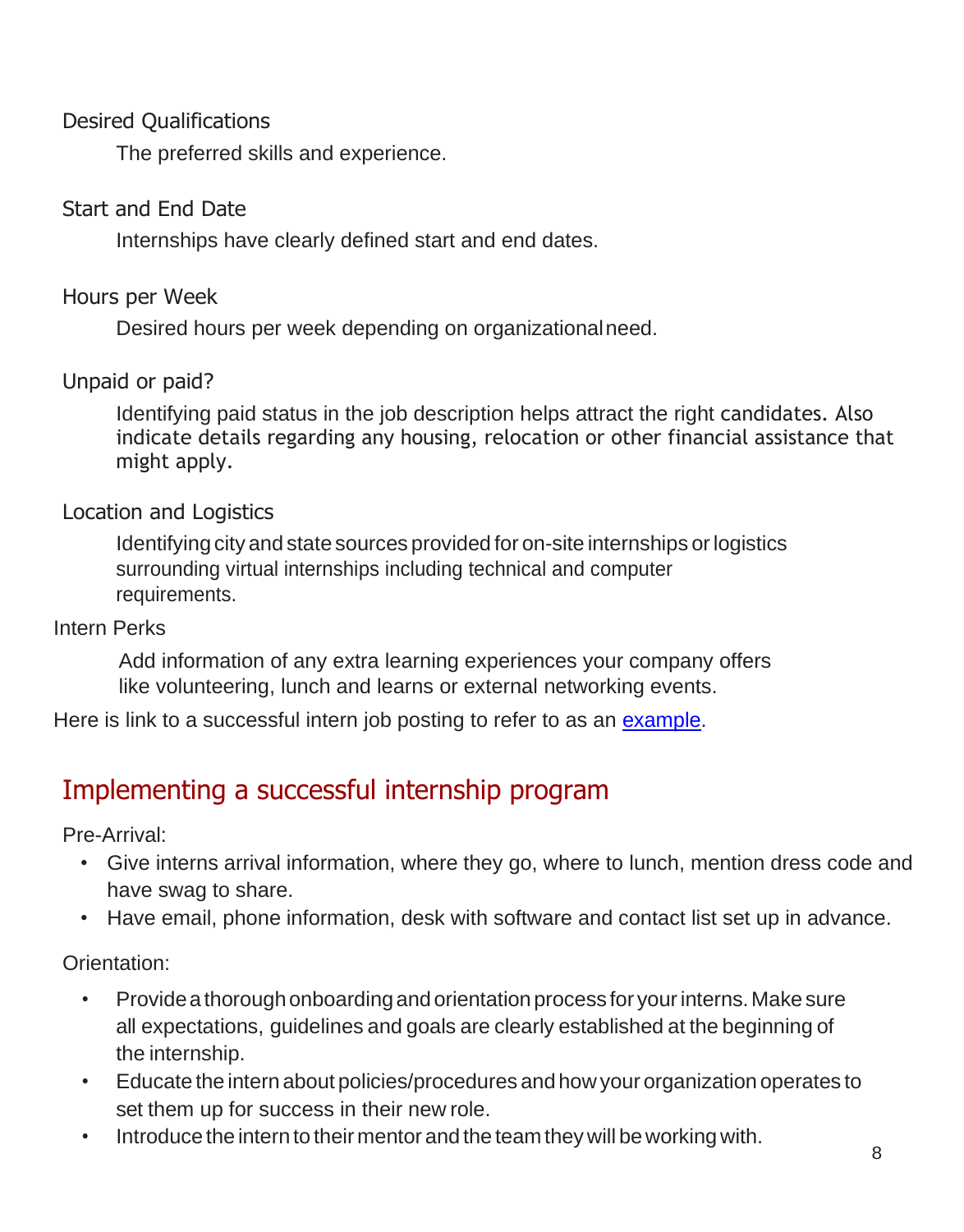Communicate to the team the responsibilities of the intern in order to facilitate success for all.

Supervision:

- Maintain an open channel of communication with the intern. Plan regularly schedule meetings with an agenda to touch base. Not every intern will need the same type of support and supervision. It's important to ask the intern what motivates them and how they prefer to be recognized and receive feedback.
- Beflexible with the intern's schedule and needs. Remembering interns are still students who may be taking courses during the day or evenings, holding other jobs on the weekend or have family needs.
- Have additional projects ready to go, interns often get assignments done quickly.

Professional Development:

- Provideprofessionaldevelopmentopportunitiesfortheinterns,including participation in trainings, workshops and meetings that help them learn about the industry and profession.
- Provide opportunities for the intern to network and conduct informational interviews with other members of the organization.
- Host events for interns to also get to know each other.

After the internship:

- Perform an internal evaluation and facilitate a formalized exit interview process. This allows interns to provide feedback in order to assess the effectiveness of the program and provides youan opportunity tomakechanges thatwill enhancethe experience for future interns.
- If you are willing to be a reference forthe intern, provide contact information. Consider connecting with them on LinkedIn for additional professional networking opportunities.
- Complete an intern final evaluation which reflects their learning objectives and can be shared with their academic department. Here is an [example.](../Downloads/Performance%20Evaluation-%20Student.pdf)
- Provide copies or files that link the projects they worked on so that they continue to build their work portfolio, if releasable.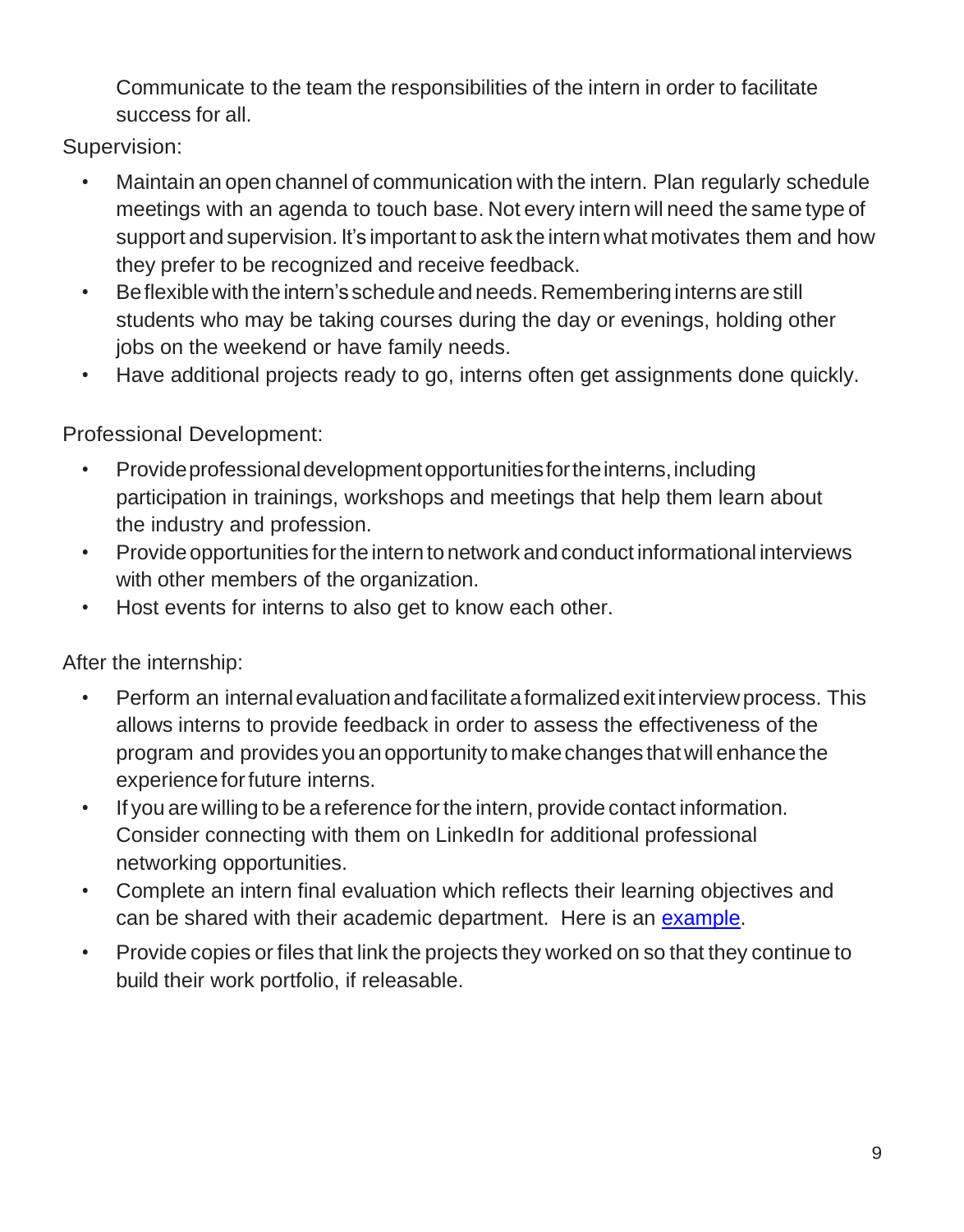## Advice from past interns

Defined expectations-

• Once onboard, clearly define parameters of projects for interns. They will readily take ownership, improvise or problem solve independently if they are made aware they have this autonomy. The first work experience is when interns are most unsure. So far, their learning has happened in class to mostly defined instruction. Be clear on their level of independence, the project directions, your expectations, deadlines and be sure to provide them with an accessible supervisor for questions. All these steps make interns more confident and lead to better outcomes.

Build a community-

• Have interns work together and live close to each other (if hosting a relocation program). Preplanned social activities are also great teambuilders but more important, is the experience of working on team projects with cohorts and established employees. Having real, career-related responsibilities and collaborating with teammates generates a professional level of expectation and quality learning experience.

Leadership exposure-

 $\circ$  Ensure your interns have opportunities to meet the company leadership and interact. Plan "lunch & learns" or have them meet one-on-one. Upper level professionals have much to teach and interns feel engaged by a company that is invested in their development. They perform better with one-on-one mentors and having an accessible supervisor is key.

Schedule performance reviews-

• An honest critique is desirable. Provide consistent feedback, not just at the end of the internship. This is where they can learn, understand what needs improvement and helps them identify what they do well.

Keep interns busy-

• Over prepare the number of projects you have set to go for interns. Lack of quality work or career-related projects leads to less involvement and interest in the company. It also increases the chance of bad-word-of-mouth.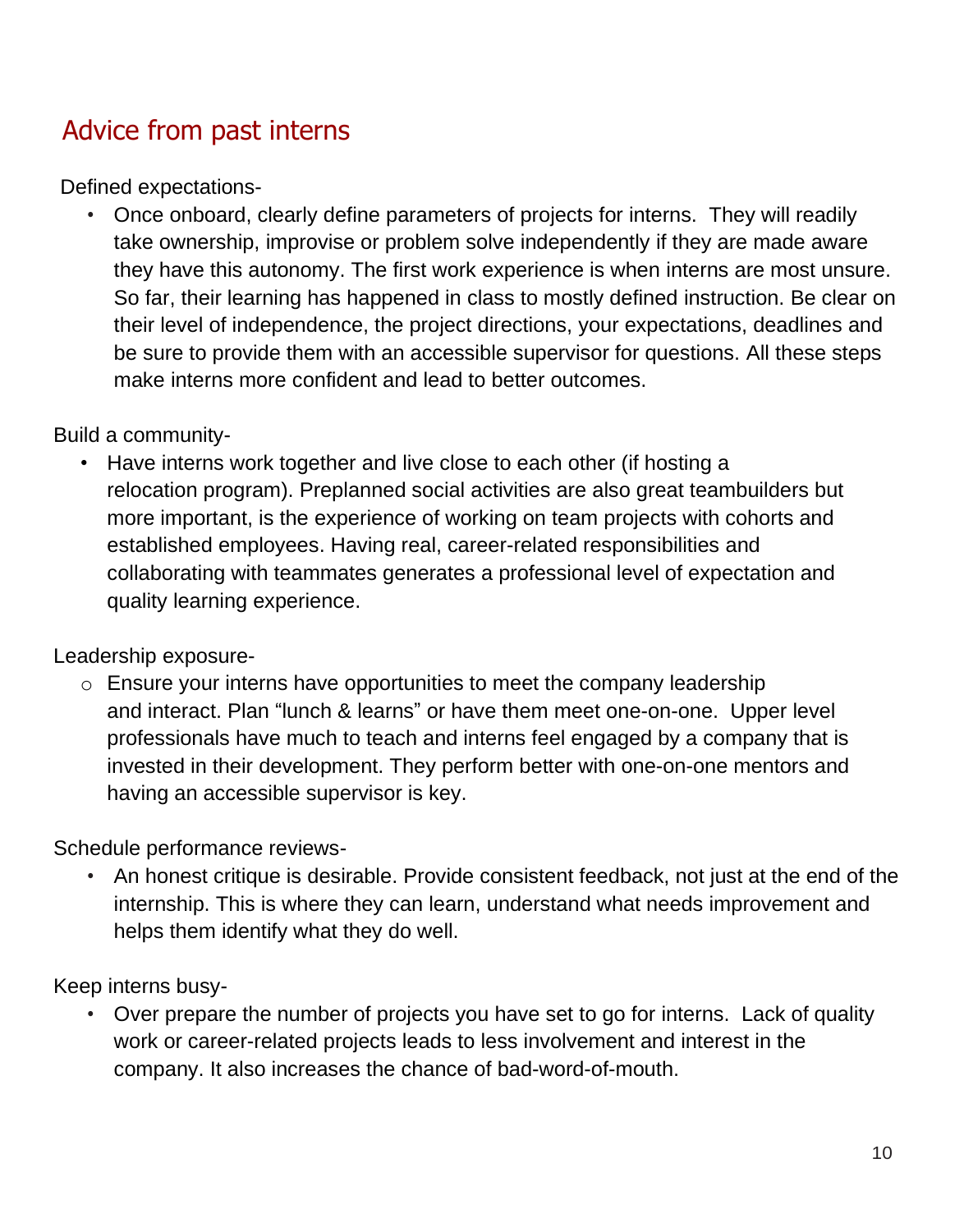Relocation assistance-

o Ranks high in attractiveness for out of state potential interns. It also lends itself to continuing to build the community.

Rotational Programs-

o Create transparency and shows potential growth avenues to your interns.

<span id="page-10-0"></span>

## Recruit interns through Handshake

The Fulton Schools of Engineering Career Center at Arizona State University is here to help you connect with our engineering students. Take a look at the [enrollment](https://urldefense.proofpoint.com/v2/url?u=http-3A__email.mail.joinhandshake.com_c_eJw9j01uxCAMhU8TdkX8DDNkwaLKiAv0AIiAk9AJMApQ9fhN0mllr77nZz97JaUbJQqKEUYIZ3sJQTimWA-2D0H4geuB4E1ZJ2FxJtWPFnDmmxyZfFPgC7HNGixDTZ28hhEhPxVypFL-2DE6joL2sh89jGhVS63P0vH3jum9Ic0hAWwhzdiWhsG3k255XSOkekxx3Wo0JbfNQcfv0ZZijgSwdex6SBF8aHGX4MAv6HKqxwJ-2DF0LeevaHbXzaMKedtxRMtdsMFbw5rQVt6iu4R8BT-5Ft7-5FfCVCVbH-2D8vbhlpxX9P-2DzOZOcRhO8-2Dj3zA0WebBw&d=DwMFaQ&c=l45AxH-kUV29SRQusp9vYR0n1GycN4_2jInuKy6zbqQ&r=aofCygp8dcjFefOrv8R50qhsU-6A9Dru6vnKw9eY9Rw&m=z1YpRYAdVqEVNXFPpj4wM5flD3LJIKdA4pq_TxM-Gjc&s=zswmuJ45n0R6gbadJUTZSUG94afXTqCgz0LDQqeXIIQ&e=) stats of our nearly 24,000 engineering students, representing 25 undergraduate and 44 graduate programs.

When your internship program is finalized, the next step is to register and post the positions to Handshake. Handshake is ASU's online career platform to post job and internship opportunities, view and register for upcoming events, schedule on-campus recruiting visits, host live or virtual events for your company, and connect directly with students. To begin, you will need to register for a Handshake account and then request to connect with ASU. To do this visit [https://app.joinhandshake.com/register](https://urldefense.proofpoint.com/v2/url?u=https-3A__app.joinhandshake.com_register&d=DwMGaQ&c=l45AxH-kUV29SRQusp9vYR0n1GycN4_2jInuKy6zbqQ&r=C2LqE1w0shCwYJCeNP_btKvezhpdaKCi6kZUoynRgjg&m=wqP_h8OEPBdCazg46lxbwwn8CMDq57r5jb2xFfo9mqE&s=Ea47VPTRCc1wsEKy0wxWwGlKQi5AWFxNMZFClMNzPZc&e=) and choose Employers. Here's a [Handshake](https://support.joinhandshake.com/hc/en-us/articles/219133047-How-to-Create-a-User-Account-Join-a-Company-and-Connect-with-Schools) Support Article for Creating a User Account, should you need more information.

This website is accessible to students of all majors and degree programs as well as alumni who may be seeking career opportunities. Students will view and apply to the position per your directions on the posting. All interviewing, hiring and onboarding is conducted between you and the student.

In addition, your Fulton Schools Career Center Employer Relations representative can help you boost your marketing to engineering students through emailing academic units, sharing with industry-related student organizations and posting to our official social media channels.

Posting all positions/events to Handshake helps ASU and your company meet Equal Employment Opportunity Law requirements.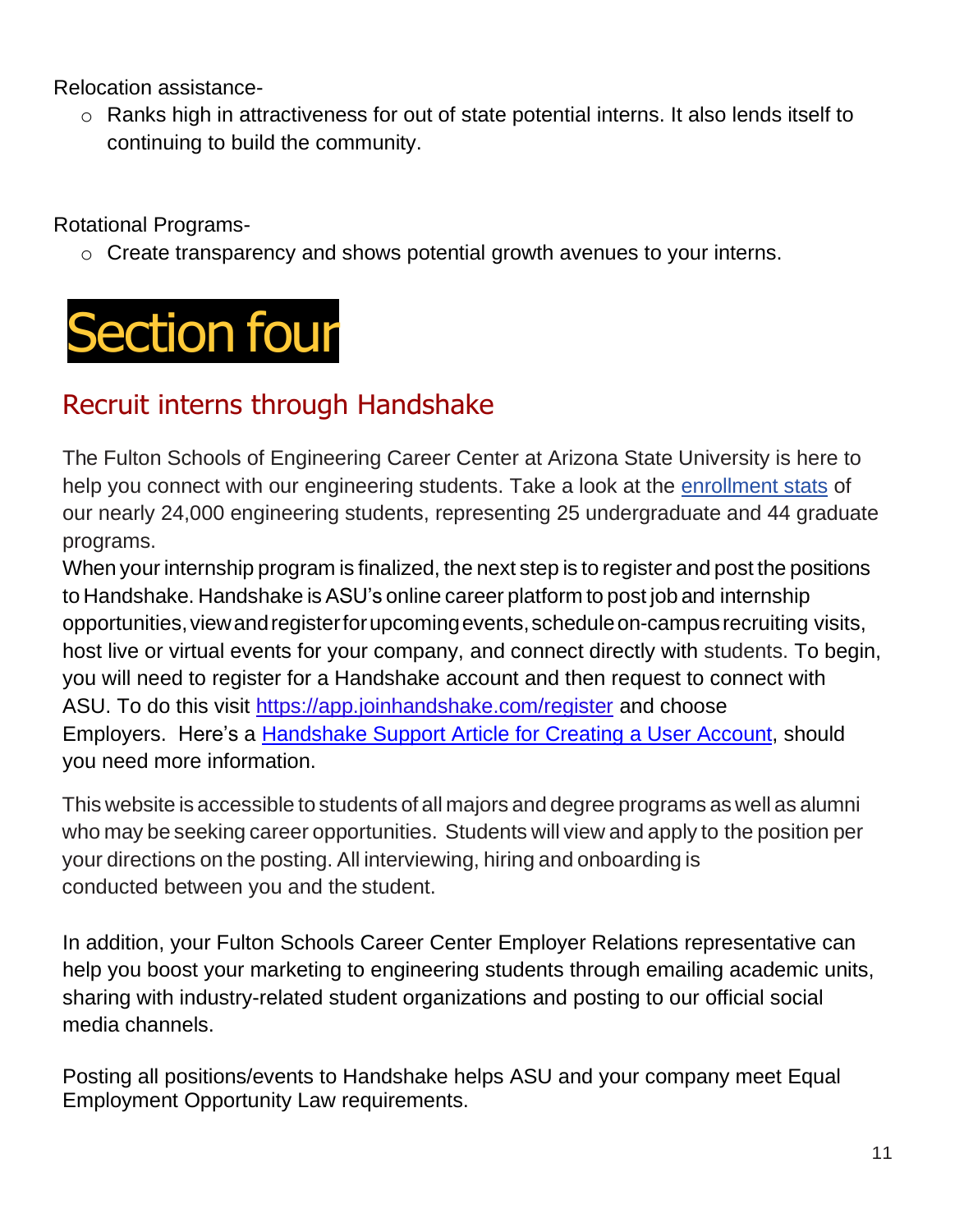Beyond Handshake, The Fulton Schools Career Center (FSCC) can connect you directly with the student population you are seeking. Companies can work with student teams by sponsoring senior capstones or eProjects. Recruiters can meet incoming engineering students by mentoring at early pipeline events. Work directly with targeted student organizations on industry-related projects or contribute as a mentor or advisory board member. The FSCC combines both in-person and online resources that serve as a single point of contact to connect industry recruiters and job seekers. For assistance with creating your on-campus recruitingstrategy, contact Cher Stevens or Lauren Majure at [engineering.industry@asu.edu.](file:///C:/Users/lmajure/Downloads/engineering.industry@asu.edu)

## <span id="page-11-0"></span>**Section five**

### Fulton Schools Career Center recruitment tips for engineering & technical employers

#### **Post better job descriptions**

Make your post well-written, clear and as detailed as possible. Titles and keywords help students find you through thousands of other postings. Also, more descriptive job postings allow candidates to understand if the position is a good fit for them and increases potential for the best qualified applicants to apply. It also helps to add company videos or social media links that help them understand your company's culture. Lastly, set a posting deadline of 1 to 3 months, even if the position is cyclical. This sends the message to candidates that you are actively recruiting.

#### **What's your major?**

Include all potential engineering majors that qualify for the position in your Handshake posting. It's a good idea to cast to a wide net of engineering majors as many engineering skills are overlapping. If a variety of engineering majors will be considered, take the time to add in each specific major or major groups. However, do not default to selecting "any major" in your description. Engineering students are typically looking for opportunities within their major. Many view "any major" as a more generic or non-engineering related position.

#### **Be proactive**

To form relationships and drive candidates to your jobs and events, you can be the first to reach out to them. You can message up to 100 students per each recruitment cycle, the first is January 1st - June 30th and the second is from July 1st - December 31st. Find students that fit your qualified criteria by using search filters and personalized outreach. To ensure established employers are connecting with students, your company must have a Handshake trust score higher than 80.

#### **Early pipeline**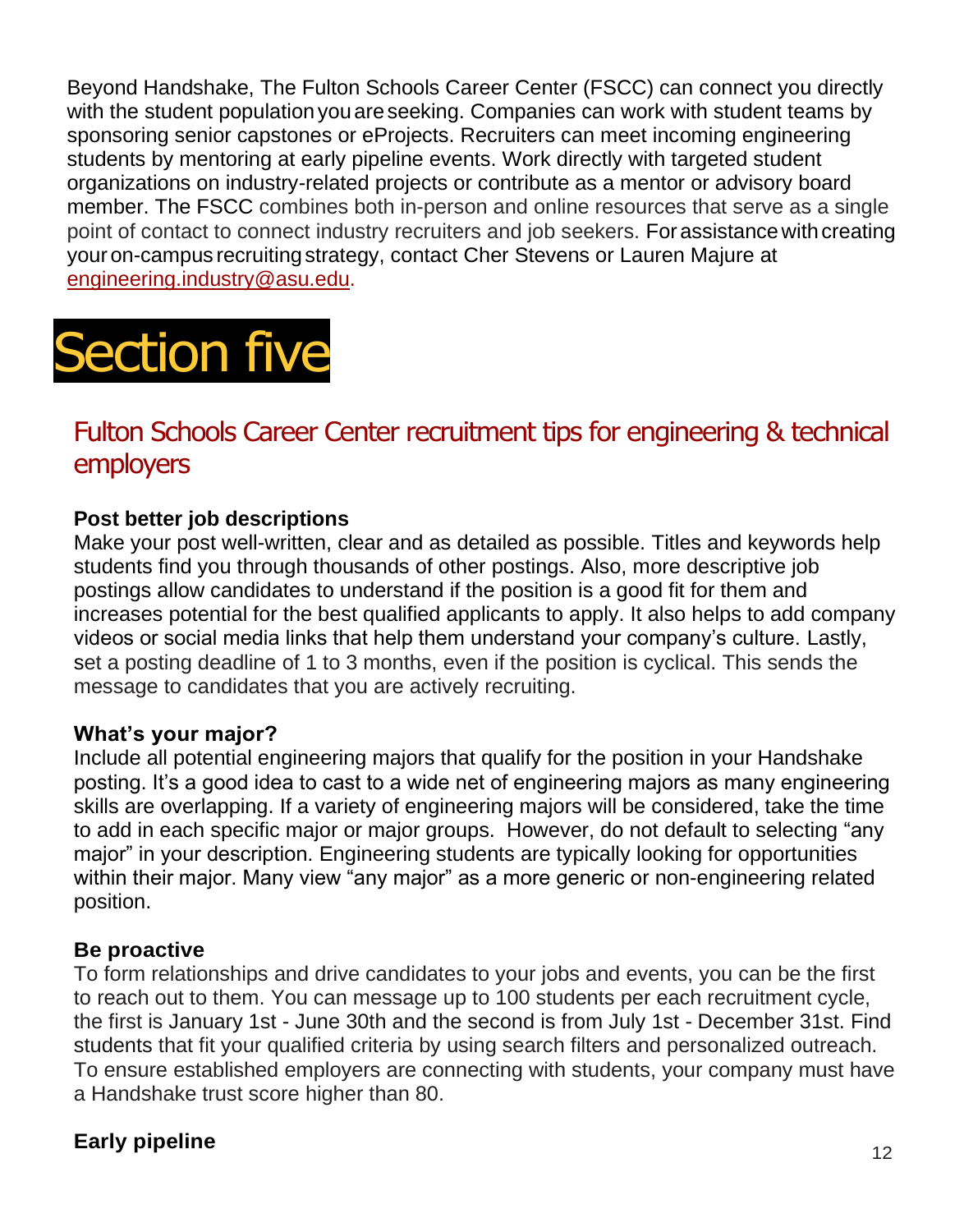Competition for diverse, technical and engineering talent is high. Find more candidates by building relationships earlier in the pipeline with first year students. The Fulton Schools Career Center is always looking for employer mentors for résumé reviews, educational events or employer panels. Student organizations seek out employer relationships for sponsoring projects or finding guest speakers. Early consistent, engagement is key to more sustained branding and STEM recruitment.

#### **Utilize the Fulton Schools Career Center**

For more intentional advertising and branding, remember to reach out to your Fulton Schools Career Center Employer Relations team about our [Corporate Affiliate Program](https://career.engineering.asu.edu/employers/connect_with_asu/cap/)  [\(CAP\).](https://career.engineering.asu.edu/employers/connect_with_asu/cap/) Members enjoy a distinct connection with the Fulton Schools Career Center, which fosters more in-depth contact with students and alumni, supports industry/academia collaboration, and raises branding profiles. Supported by corporate membership fees, the CAP program provides industry-funding for student career development programs while increasing a company's access and visibility to Fulton students.

## <span id="page-12-0"></span>**Section six**

### Virtual internship considerations

Limited workspace, relocation costs and health concerns, have increased industry desire for remote internships. When hiring virtual interns, many best practice principles, that apply to physical internships still apply to a virtual internship. Please refer to **Section one** of this of this guide regarding ASU's definition of an internship and our policies. See **Section two** for information pertaining to hiring international students, requirements of the FLSA and information on paid vs. unpaid internships.

To create a virtual internship program, in addition to meeting the criteria noted above, the suggestions that follow will provide the intern an experience that will support their academic requirements and build upon their professional experience.

#### **Plan the virtual learning experience**

Virtual internships are an effective way for engineering and technological companies to enhance existing programs and feed their early pipelines. It is important to select projects that can be completed in a short amount of time and be performed entirely remotely or as a hybrid model of remote work plus onsite visits. With planning, these opportunities offer students a credible and authentic work experience.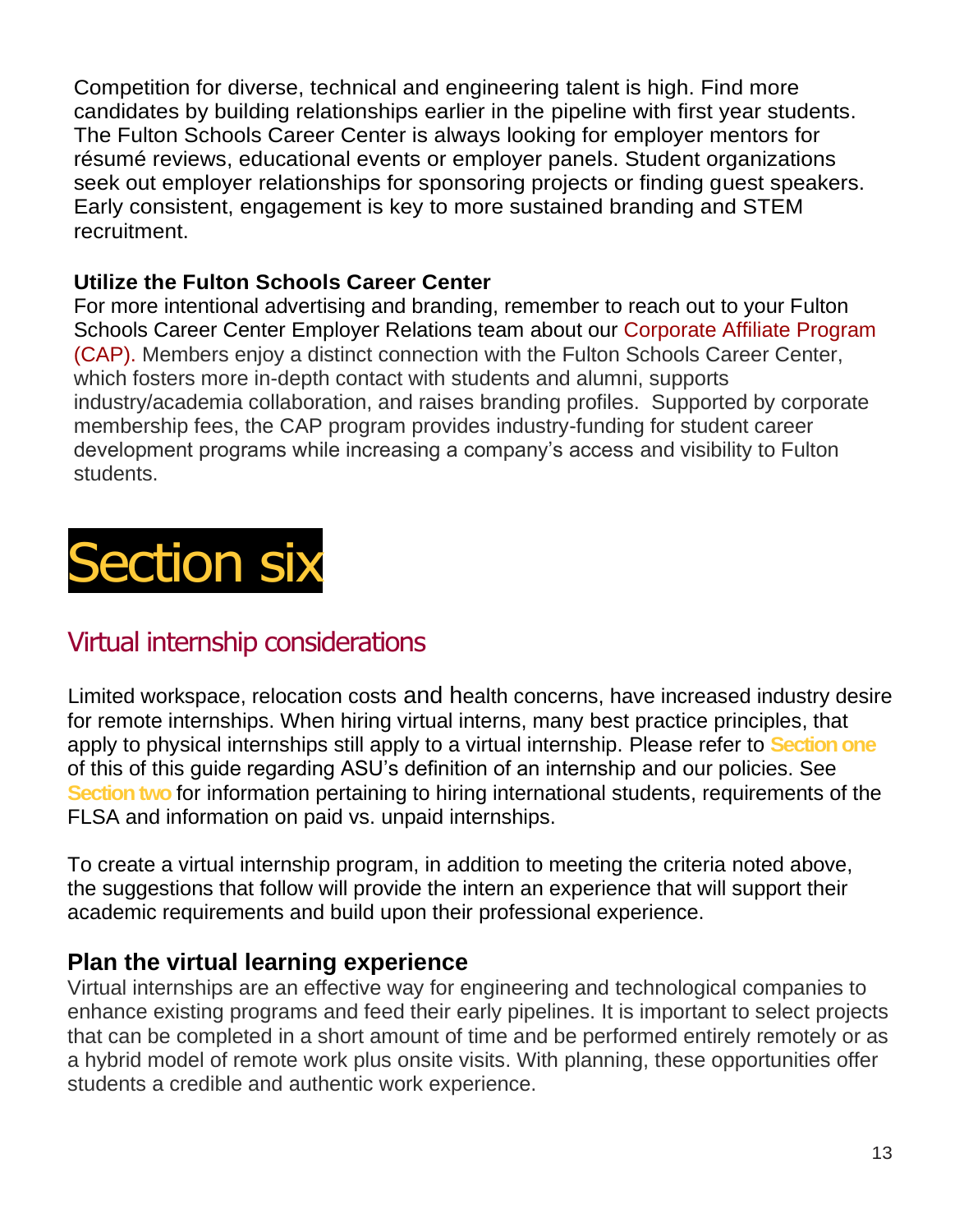Technical projects lend themselves well to virtual or "micro-internships". Many of the software platforms and tools can be used remotely as they are at work. Providing the technological tools and secure work channels will be your main consideration. Positions that involve a manufacturing or lab-based experience, can also be done as a virtual internship. As an example, an additive manufacturer had interns work remotely on a project designing product components. The employer then assigned designated hours in which students could use the facilities to manufacture their designs. Another idea is to assign simulated industry-related projects. Simulating work tasks, case studies or client and team interactions gives the student a chance to actively participate and produce work. This offers a view of what the position entails and the chance for the intern to experience company norms. Once you have your projects planned, you are ready to recruit.

#### **Virtually recruit, interview & hire**

**Follow ASU Recruiting Policies.** Post your open virtual positions on Handshake.

**Need help?** Here are step-by-step tutorials for how to post and share a job on Handshake, ["How to Post a Job"](https://support.joinhandshake.com/hc/en-us/articles/218693198-How-to-Post-a-Job) Article and for visual learners: Video – "How to Post [a Job"](https://support.joinhandshake.com/hc/en-us/articles/221565247-Video-How-to-Post-a-New-Job).

**Note "allows remote workers".** We recommend including verbiage indicating this in your position description as well. Students can search for positions using keyword search.

**Expand your digital outreach.** Connect to qualified candidates in new regions and schools without having to travel to them. A key benefit of digital outreach can be accessing a wider audience of talent. Handshake has put together a number of resources to help you navigate this challenging time, from webinars to guides and best practices their webinar [Going digital: Shifting to an entirely online recruiting strategy](https://godigital.joinhandshake.com/) for more information.

**Host virtual events.** If you're not coming to campuses, list your virtual events in Handshake. By listing your event, your event will be promoted to students, you can track RSVPs as students sign up and follow up with them afterwards. Use Handshake effectively to promote Q&As, office tours, and employee panels.

**Making a virtual event request in Handshake.** This much the same process as an in-person event. Here is a step by step guide, ["How To Request an Event".](https://support.joinhandshake.com/hc/en-us/articles/360001027648-How-to-Request-an-Event-) For specific best practices in hosting a virtual event, here is a helpful tutorial, Handshake's ["Guide to Hosting Virtual Events".](https://support.joinhandshake.com/hc/en-us/articles/360044814973)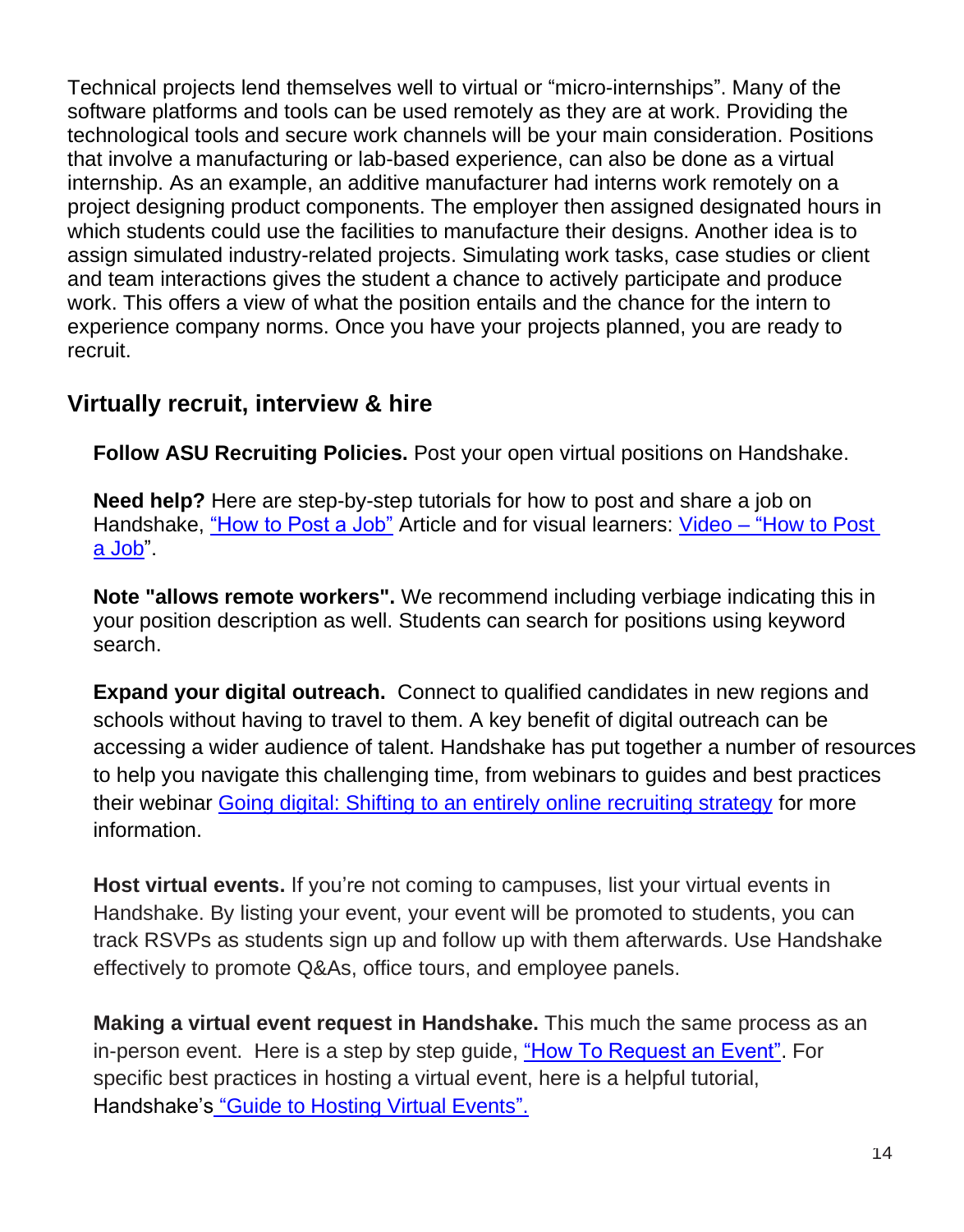**Use the technology you prefer.** Make it your own. Virtual recruiting events, such as information sessions, technical talks, and interviews can happen in Handshake using Zoom, Google Hangouts, or Microsoft Team software.

**Invite students to your events.** Search students who have public Handshake profiles using the "search students" tab by school year, major, or keyword. Make a candidate feel special by sending them a direct message once you have opened their profile.

**Conduct virtual interviews.** This will provide the intern with an idea of what a virtual experience will encompass. During the interview, it is important to share the expectations of the internship responsibilities and the requirements of the virtual experience.

**Request virtual interviews in Handshake.** Here's ["how to request a virtual interview](https://support.joinhandshake.com/hc/en-us/articles/360045688654-Hosting-Virtual-Interviews)  [schedule"](https://support.joinhandshake.com/hc/en-us/articles/360045688654-Hosting-Virtual-Interviews) through Handshake. Again, the practice is much the same as a regular interview request, just be sure to indicate virtual as the "type".

**Include a hyperlink**. Add a URL in the medium, office location, room and interviewer fields. When students click on this link it will open a new window and launch the video conferencing technology you have chosen.

For any other questions about Handshake, please visit [Handshake's](https://support.joinhandshake.com/hc/en-us/categories/202707307-Employer) Employer Help [Center.](https://support.joinhandshake.com/hc/en-us/categories/202707307-Employer)

**Organize important hiring documentation.** It is important to provide a plan that avoids obstacles in the hiring process. Communicate with human resources about the location of the intern and adhere to state employment regulations for tax purposes. If possible, create an FAQ document that outlines the expectations of the intern, the paperwork that is required and how to deliver the information to human resources. You may consider having the manager mail them a handwritten note welcoming them to the team.

#### **Host on-boarding & training online**

**Onboard your intern.** Start 4-8 weeks before the beginning of the internship to allow plenty of time to resolve and issues. Onboarding virtual interns through an early, thorough process creates a smoother transition.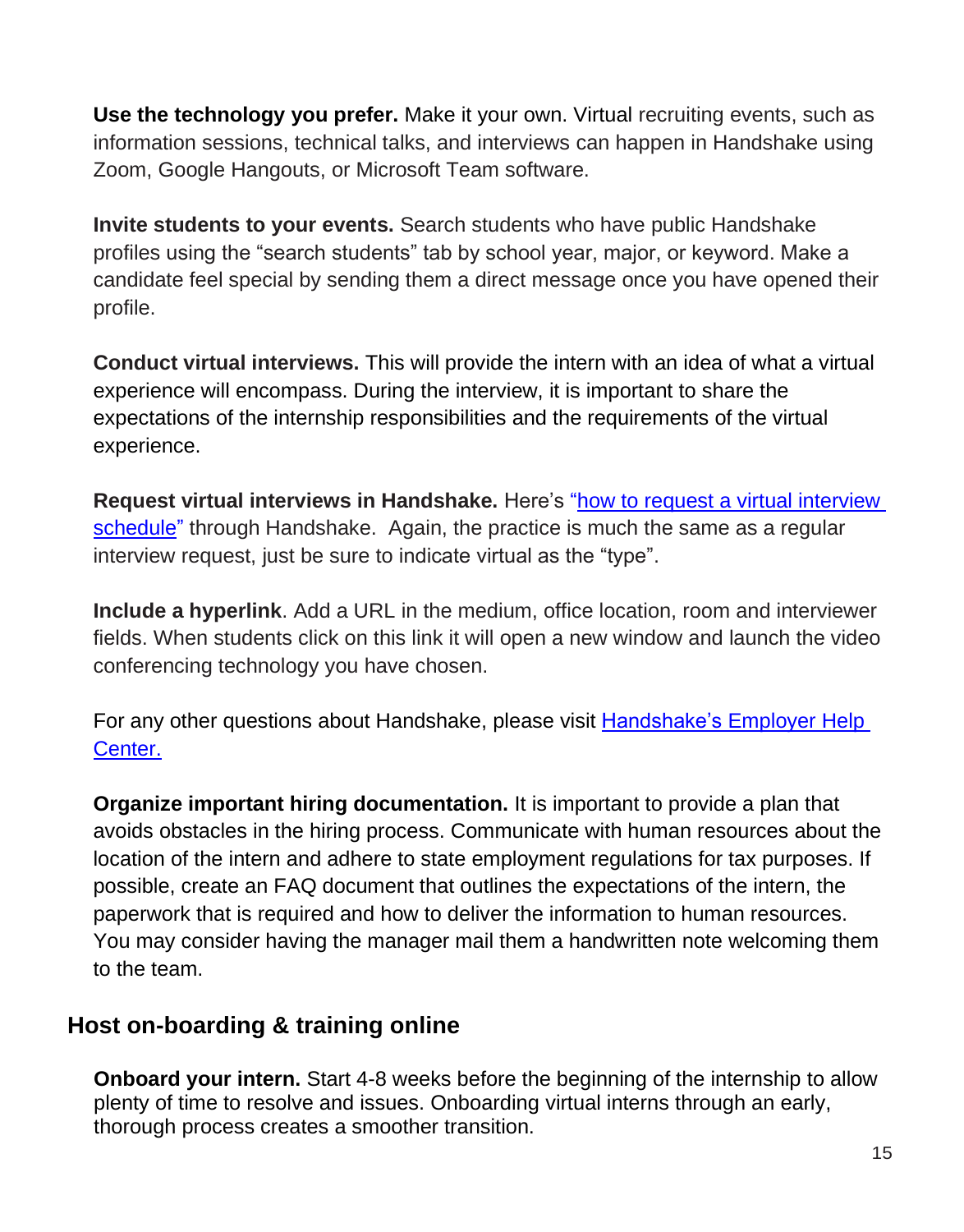**Conduct an audit of what technology** the intern will need to be successful in the internship. You may consider providing a stipend for WiFi and/or startup costs. It should be expected that the company provides any of the following:

- o Computer (desktop, laptop, webcam, tablet, phone)
- o Software or access to specific platforms and apps that require a license
- o Project management software (Airtable, Monday.com)

**Consider providing any technology** to interns at least a week before the internship starts. Allow time for an IT meeting to ensure their work tools are operational:

- o Check security software or protocols appropriately access corporate systems, such as a VPN
- o Ensure enterprise communication networks are supported by enough internet and bandwidth and to support all the tools and software needed
- o Conduct pre-training or trial runs on how all necessary technologies operate. This makes for a smoother introduction to project teams.

**Facilitate training in an on-line format**. Deliver it in a manner that allows the intern to engage and ask follow-up questions if needed. It needs to be inclusive of training of the intern's responsibilities, expectations and any technology.

**Set up regular virtual meeting with team members and supervisor**. Team meetings help garner support. It allows existing employees to understand the purpose of the intern and their roles. Consider time zones when scheduling and be sure to also, schedule regular one-on-one, follow up meetings with a mentor/supervisor for feedback and updates.

**Connect them with their peers**. To establish connection to the organization and the team, create a buddy system which introduces interns to each other and builds relationships. This also allows them to ask questions that they may not feel comfortable asking others.

**Make the implicit, explicit.** Share established workplace norms or company etiquette that will help the intern be successful in your workplace culture. For instance, is it a workplace norm to turn your camera on during a meeting? Explain the company's organizational structure and share tips on best "remote" business practices like work hours and time zone considerations. Impart any tips or resources for remote organizational skills.

#### **Set goals for the virtual internship**

**Develop a virtual internship program.** Be sure it is inclusive of meeting the needs of your organization and meets the learning requirements of the intern.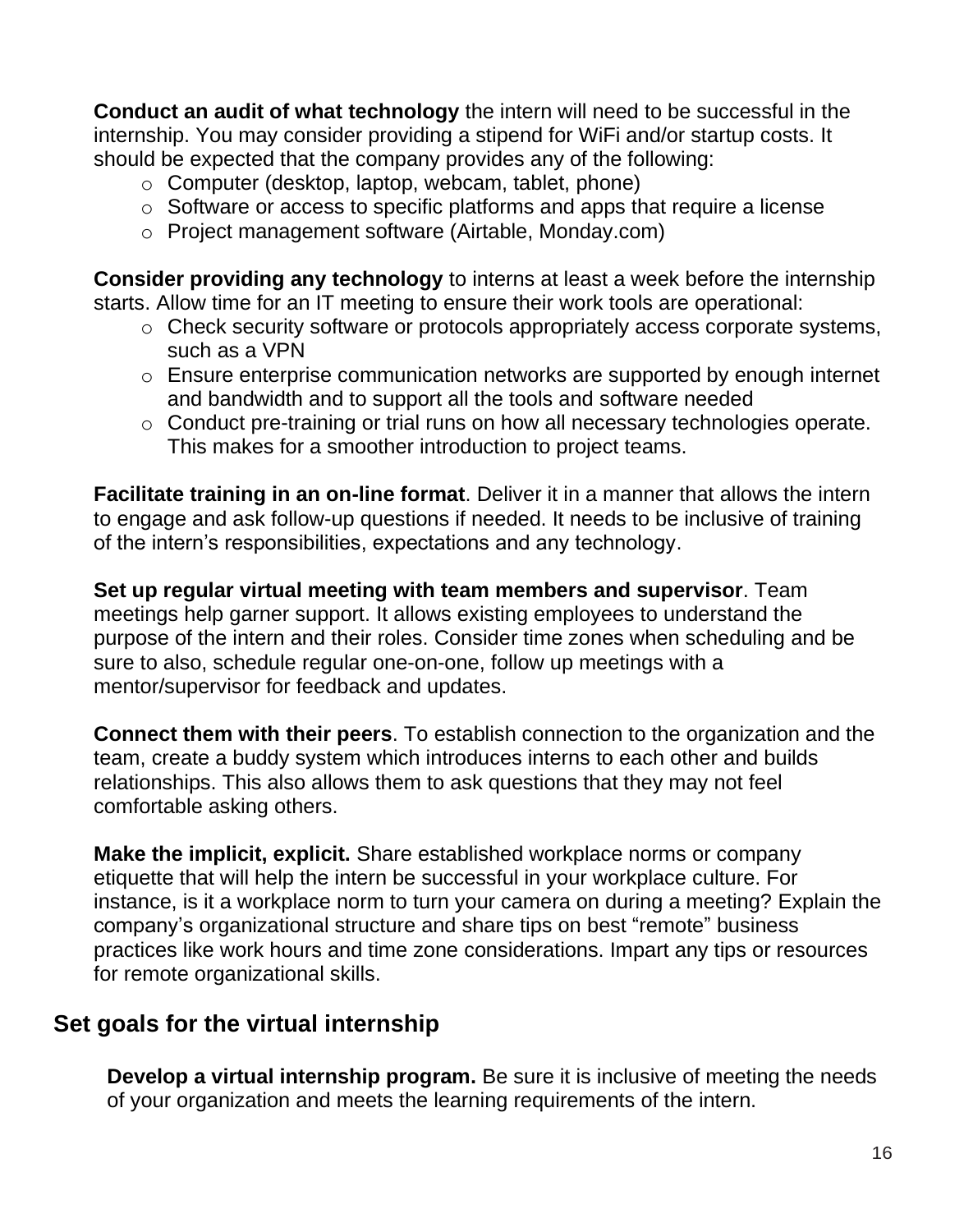**Set clear expectations at the onset.** Introduce the learning agreement so that both parties understand the projects that will be completed and the learning that will be achieved. Additionally, expectations should also be inclusive of working in the virtual learning environment. Things to consider:

- $\circ$  What is the schedule of the internship and what happens if the intern is in a different time zone? Is there a set pre-arranged schedule?
- o What types of format for communication will be used (phone, Zoom, Slack)?
- o How will expense reimbursement be processed, if needed?
- $\circ$  How does an intern maintain or document their hours?
- o Will the student have a portfolio of work product to add to their résumé or submit for a grade?
- o What is the outcome that the employer is needing to achieve?
- o What are the specific learning outcomes of the intern and how will they know that they have been successful?

#### **Supervise & mentor**

**Provide oversight and mentorship.** Supervisors are integral to the virtual internship experience for the intern. Ultimately, this includes ensuring that the intern is achieving their objectives that are laid out in their learning agreement. Things to consider include:

- o Regular one-on-one meetings which focus on successes, challenges, what is needed, and offering constructive, timely feedback
- o Consistent and clear communication regarding expectations of the role and responsibilities
- o Contextualize assigned projects for a broader understanding
- o Provide access to supervisors for impromptu and immediate questions that interns need addressed to continue their work
- $\circ$  Complete a final evaluation for the intern and, if appropriate, offer to serve as a reference for future opportunities
- o Offer occasional face-to-face meetings to support connectivity, if location allows
- o Ensure opportunity for organizational involvement and social events that encourage community building

**Train managers.** Consistency is important across your organization's internship program. Ask managers to set expectations about blocking out time for lunch, activities and assignments on the intern's calendar.

#### **Focus on on-line professional development**

**Facilitate networking opportunities** that allow the intern to meet and host informational interviews with staff members.

**Provide on-line access** to organization-specific professional development courses or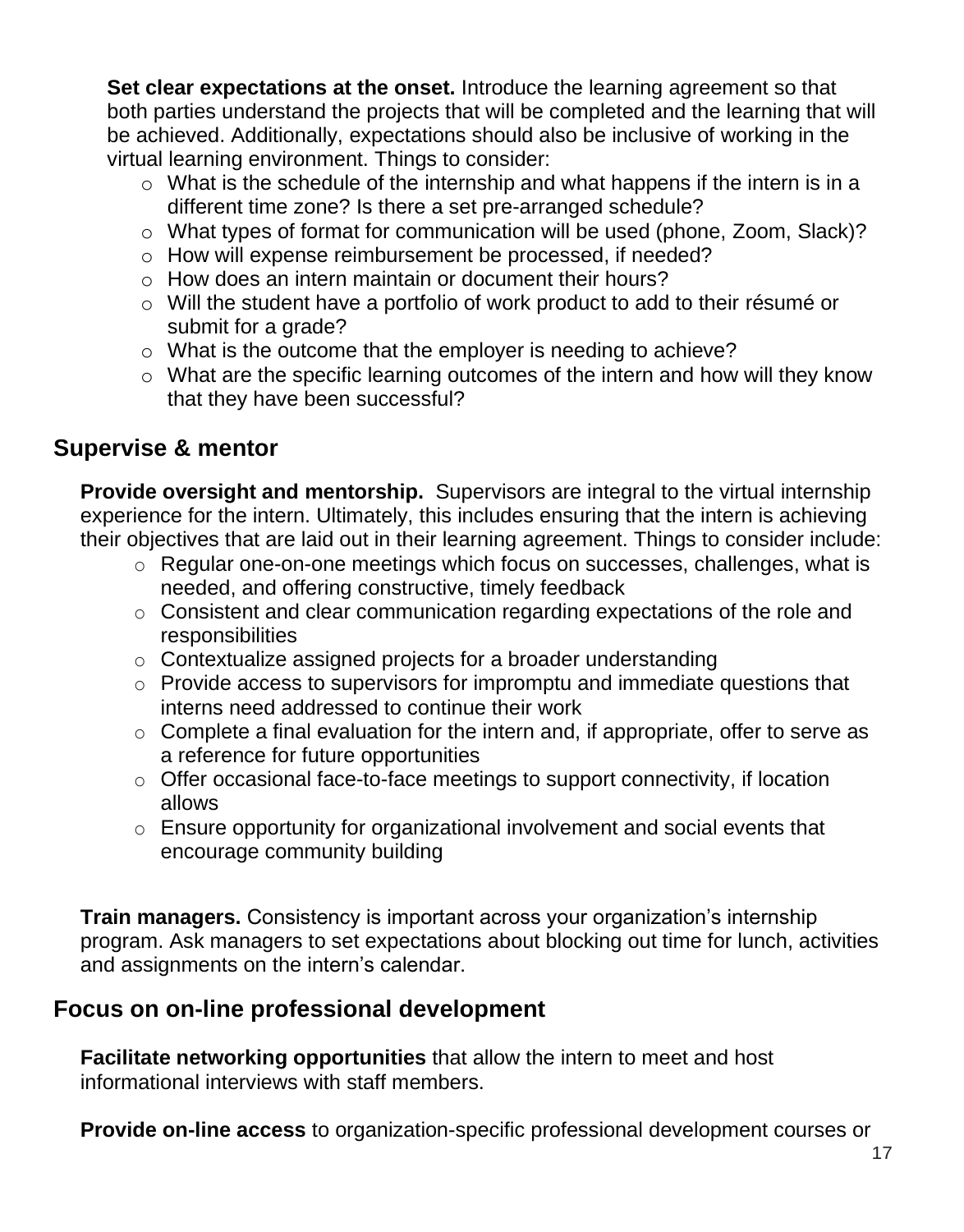training. If your organization does not offer professional development courses on-line, there are on-line professional development tools that could be suggested (i.e. LinkedIn Learning).

**Invite them to join** Employee Resource Groups to encourage the exploration of the workplace culture.

#### **After the internship**

**Complete an internal evaluation**. Facilitate a formalized exit interview process. Interns can provide feedback to help assess the effectiveness of your program and provide you an opportunity to make improvements for future interns. Ensure the evaluation reflects their learning objectives.

**Leverage your HR team.** Ask them to share tips and give best practices advise in demonstrating professional skills, updating résumés and handling interviews.

**Be a reference for the intern.** Provide contact information that they can include on future applications.

**Connect with them.** Use platforms like LinkedIn for additional professional networking opportunities. Encourage them to post a review of your company and their internship experience on Handshake.

**Final intern evaluation.** Complete a final evaluation for the intern which reflects their learning objectives and can be shared with their academic department. Here is an [example.](../Downloads/Performance%20Evaluation-%20Student.pdf)

**Provide copies or files.** Using links to their projects they worked on so that they continue to build their work portfolio.

## <span id="page-17-0"></span>**Conclusion**

ASUvalues ouremployers andthe roleyou play indeveloping our students.Thank youfor your valuable contributions, time, and efforts. This guide was prepared by the Fulton Schools Career Center to provide our employer partners with internship development and implementation strategies. It is our goal that both ASU students and employers have a positive internship experience that aids in student's career development and provides employers satisfaction with the experience.